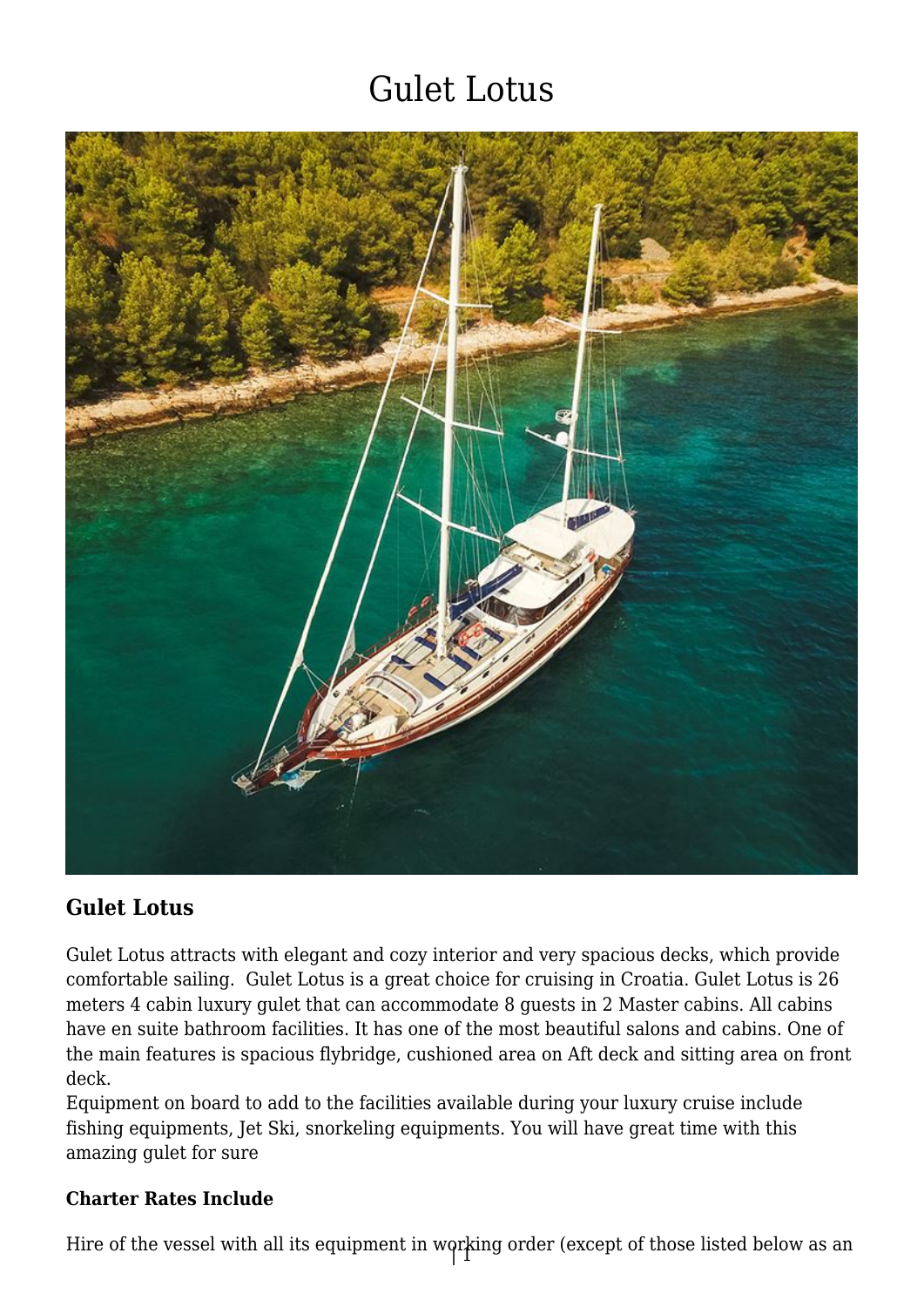extra cost), the crew's wages and food, insurance of the vessel and crew, fuel for 4 h of the engine work daily, fuel for the generator 24/7, fuel for tender transfers to / from the yacht, Wi – Fi,

## **Charter Rates Doesn't Include**

## **Food Options**

A) **Half board:**  $\epsilon$  350 pax/week (breakfast + lunch or dinner)

B) **Full board:**  $\epsilon$  560 pax/week (breakfast + lunch + dinner)

**Discounts for children:** from 0-2 years of age free of charge, from 2-10 years of age -50% discount from 10 – 12 years of age – 30% discount

**Extra meal charge:**  $\epsilon$  45 pax / meal.

## **Beverages Options**

A) Beverages on yacht bar only – by bar price list, in this option clients are not allowed to bring their own beverages on board.

B) All inclusive domestic package – includes Croatian quality wines, beers, spirits, soft drinks, natural and mineral water, coffee, tea, juices - 210  $\epsilon$  pax / week.

C) All inclusive dom. non alcoholic package -  $105 \epsilon$  pax/week.

D) Beverages completely supplied by clients - cost service of beverages: 700  $\epsilon$ /week Extra meal charge:  $45 \text{ } \in \text{pax}$  / meal.

## **Extra Costs**

Port, marina fees and anchorages, entrances for National Parks and Parks of Nature. WATER SPORTS: Personal watercraft 150  $\epsilon$ /h, Sea scooter 100  $\epsilon$ /h, fuel consumption for watersports that require dinghy

Delivery Fee for embarkation / disembarkation in any other port except base port, if "empty leg" caused. There is no extra

charge for one way from Split to Dubrovnik or vice versa.

Any other costs not specifically mentioned as included

### **Payment Options**

We will require a 50 % deposit of the gulet rental to secure your reservation in Croatia, this is payable by bank transfer.

The remaining balance including food monies, is payable 6 weeks before departure by bank transfer or alternatively the full amount may be paid in cash on arrival.

| 2 **Guest:** 8 **Gulet Country:** Croatia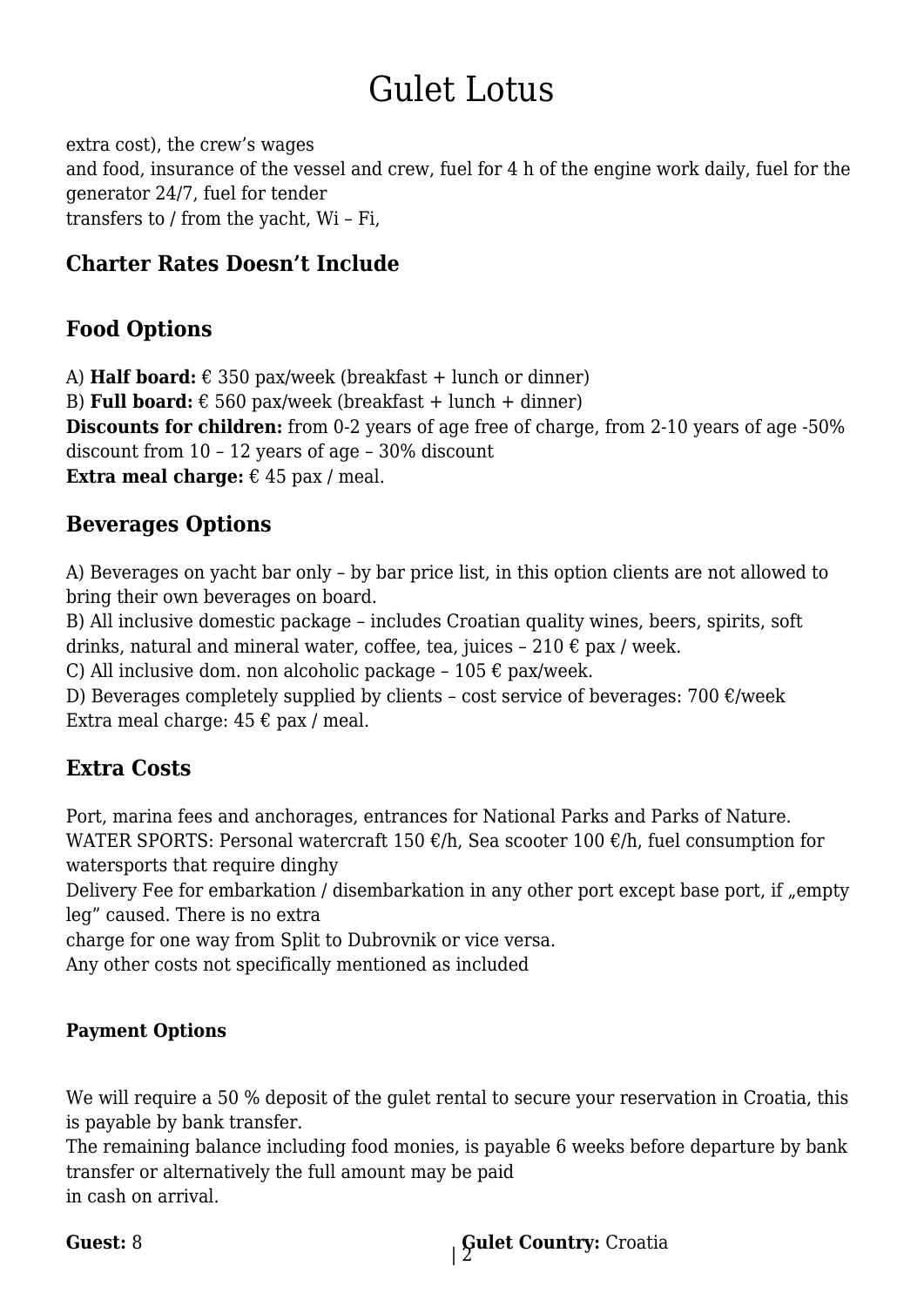## **Price List (per week):**

**May:** € 20000 **June:** € 22000 **July:** € 25000 **August:** € 25000 **September:** € 22000 **October:** € 20000

**Production Year:** 2006 **Class:** Luxury Yacht **Length:** 26m **Beam:** 6.55 m **Cabins:** 4 **Crew:** 4 **Design Type:** Ketch **Engine:** 2 x 450 MAN **Cruising Speed:** 10 kts. **Base Port:** Split – Croatia

#### **Private Notes: Gulet Price:** € 26000

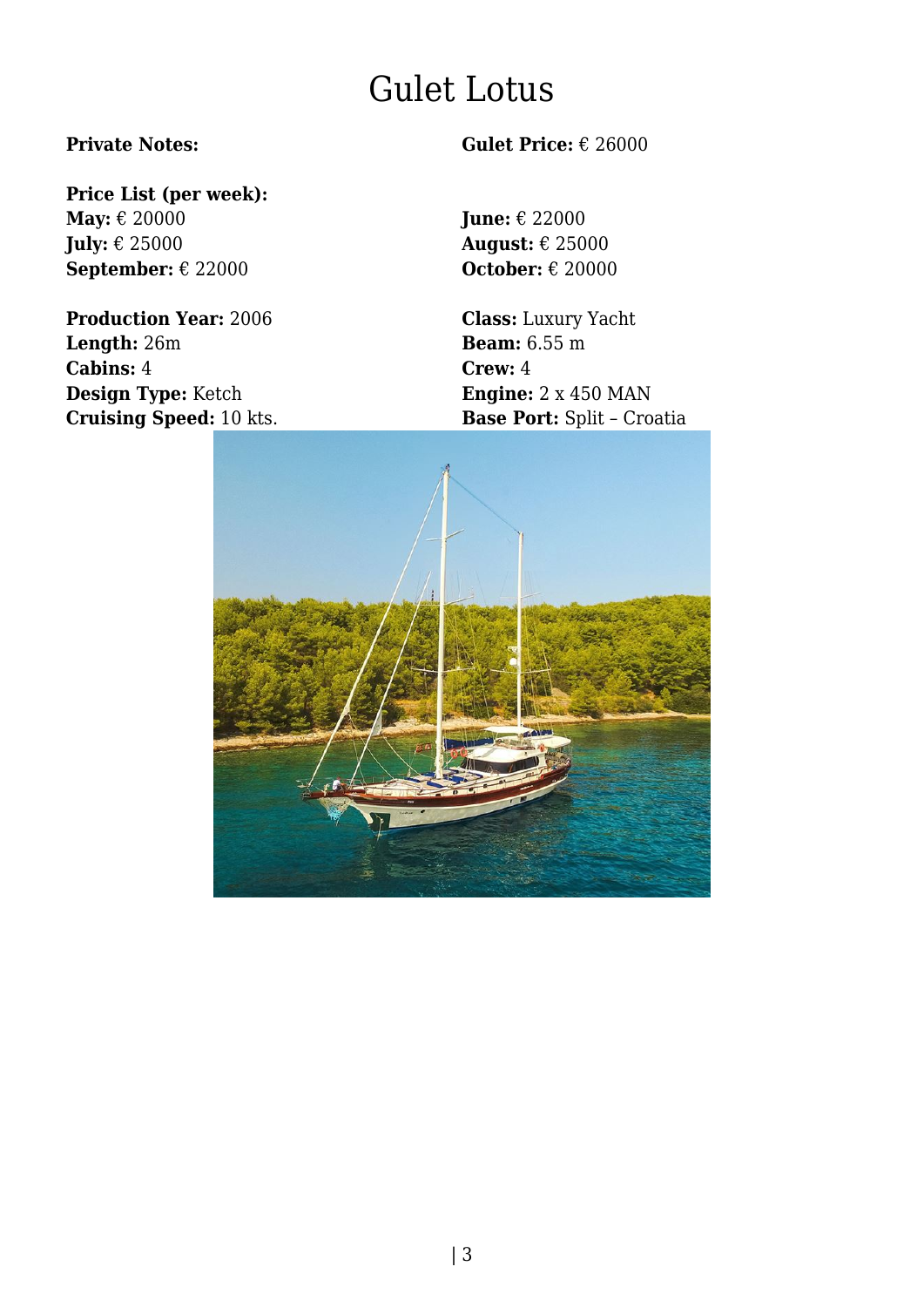

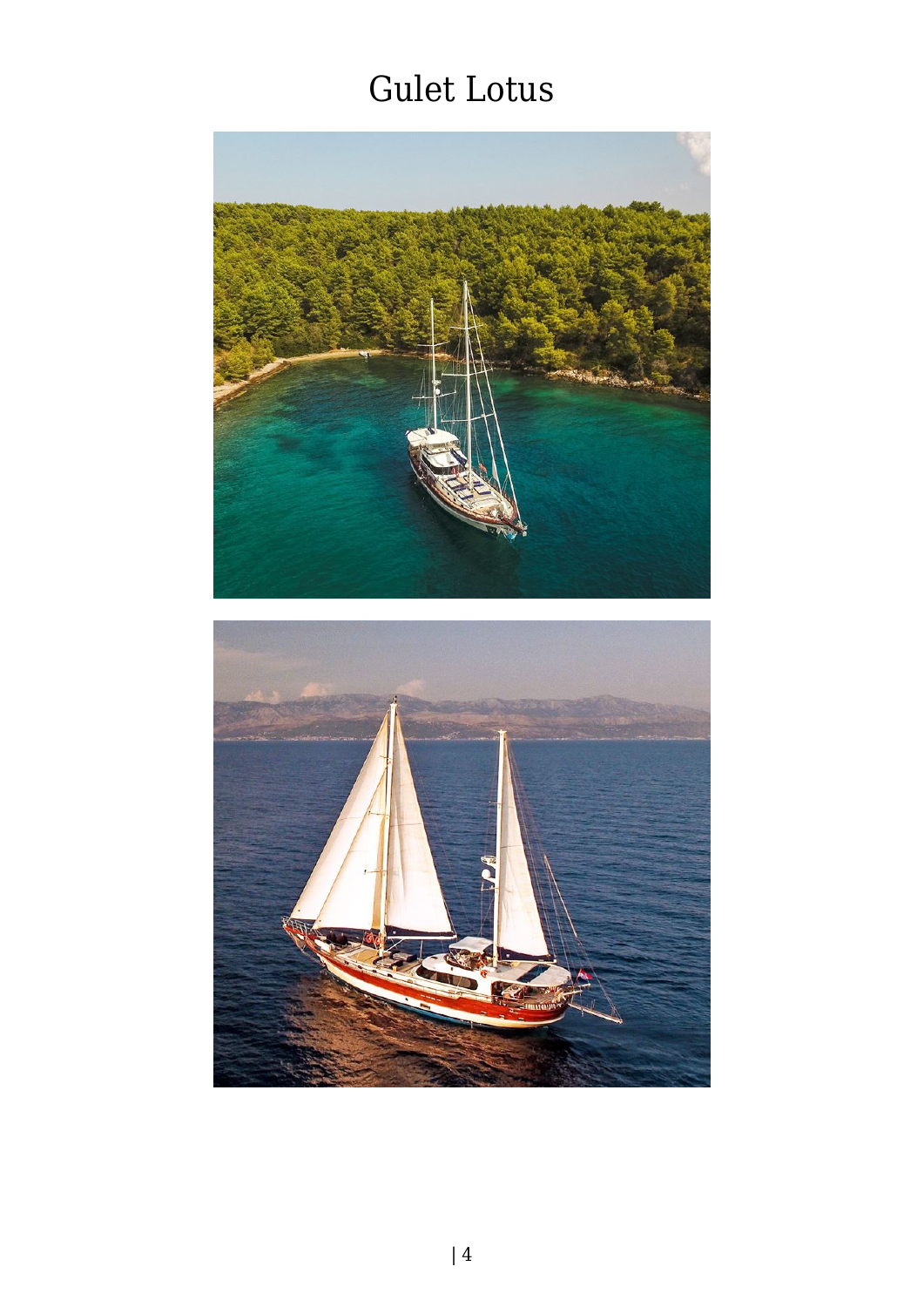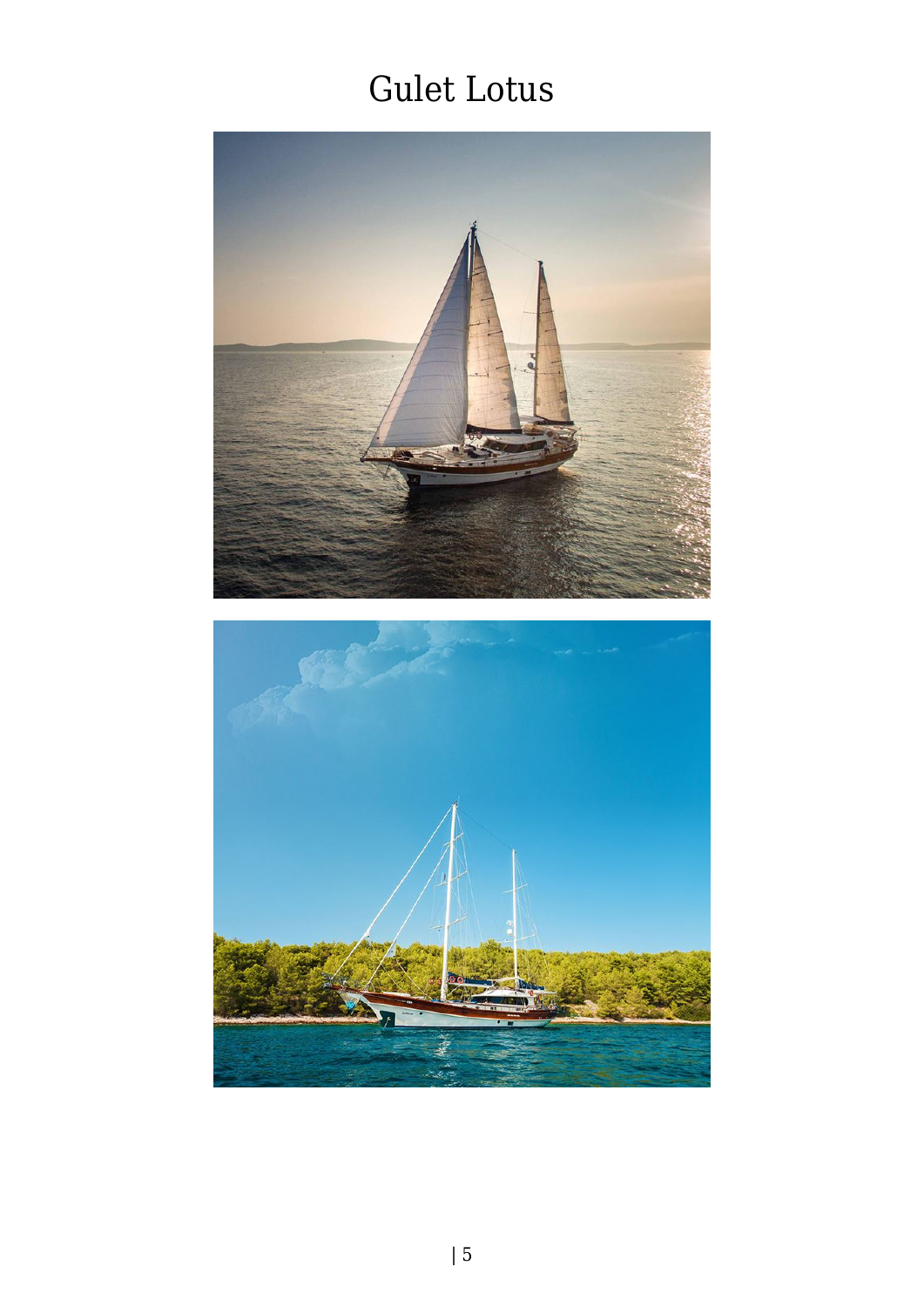